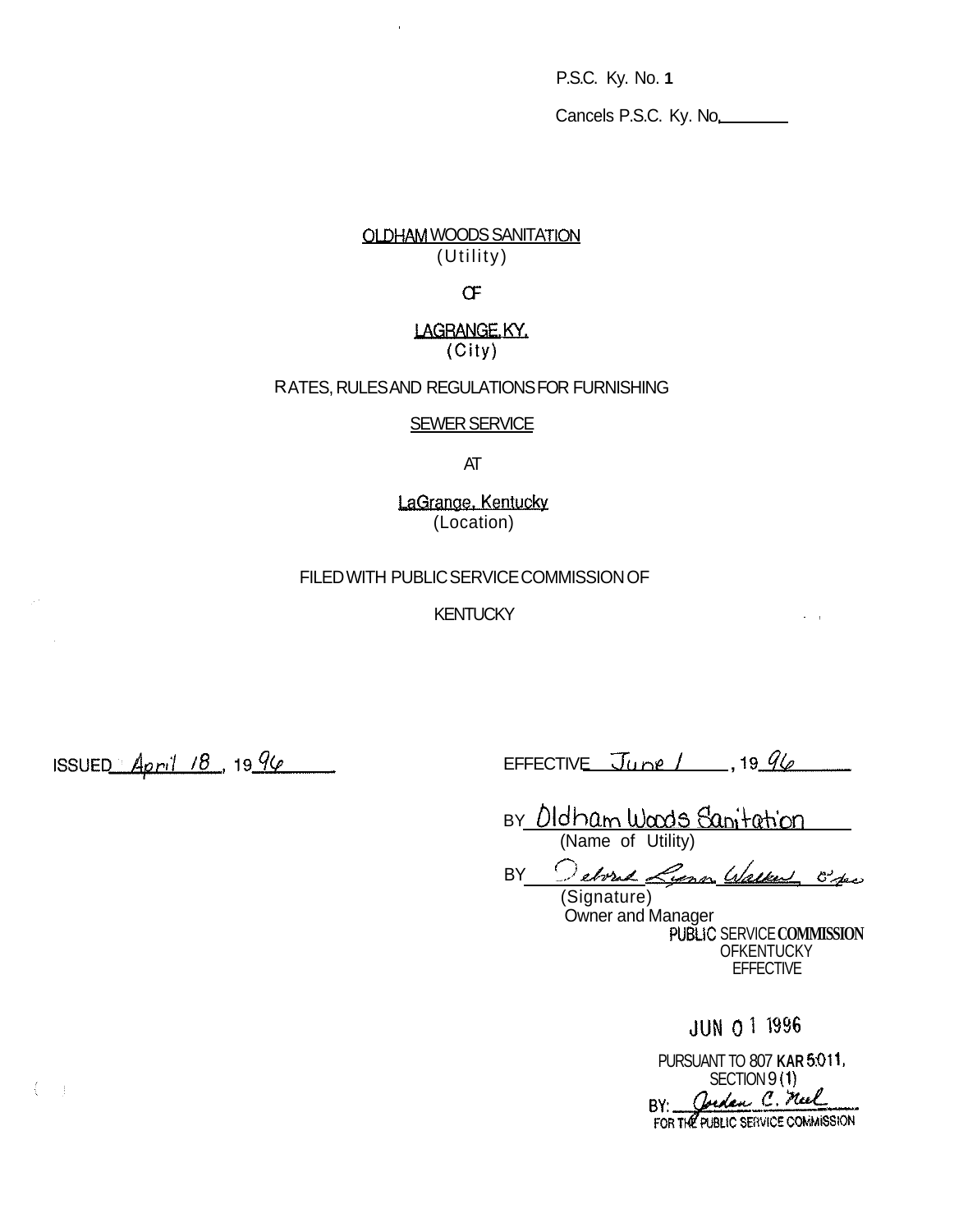FOR Oldham Woods P.S.C. Ky. NO. 1 Original Sheet No. 1 CANCELLING P.S.C. KY NO.

SHEET NO.

## **RULESAND REGULATIONS**

This schedule of Rules and Regulations governs the furnishing of sewage service by Oldham Woods Sanitation, hereinafter referred to as the Utility and applies to all service received from the Utility. All Rules and Regulations are to be in effect so long as they are not in conflict with the rules and regulations of the Public Service Commission.

#### **SERVICE AREA**

The utility furnishes sewer service to Oldham Woods located at LaGrange in Oldham County, Kentucky.

## SUBSTANCES NOT TO BE DISCHARGED INTO SEWERS

No substances shall be placed into the sanitary sewer system which will create a combustible, gaseous, explosive or inflammable condition nor shall any substances or objects be placed or discharged into the system which will not dissolve and which will thus cause an obstruction and clogging within the system. No petroleum products shall be placed or discharged into the system. No storm water or surface water drain shall be connected with the sanitary sewer system nor shall any storm or surface water be otherwise introduced into the system.

#### **SEWER LINES**

A sewer service pipe shall not be laid in the same trench with a water pipe.

If a governmental agency requires an inspection  $f$  the customer's plumbing, the Utility shall not connect the customer's service pipe until it has received notice from the inspection agency certifying that the customer's plumbing is satisfactory. When necessary to move or relocate facilities, the cost will be paid by the party or parties requesting such relocate facilities, the cost will be paid by the party or parties requesting such relocate facilities, the cost will be paid by the party

OF KENTUCKY **EFFECTIVE** 

**JUN 0 1 1996** PURSUANT TO 807 KAR 5:011. SECTION 9(1) Cordan C. neel DATE OF ISSUE Apr 1 18, 1996<br>MONTH DATE YEAR<br>ISSUED BY *Coloral Record Walked* BY: DATEEFFECTIVE June FOR THE POLICE COMMISSION MONTH DATE YEAR sident 2305 North Highway 53 Lagrange, KY40031 **ADDRESS**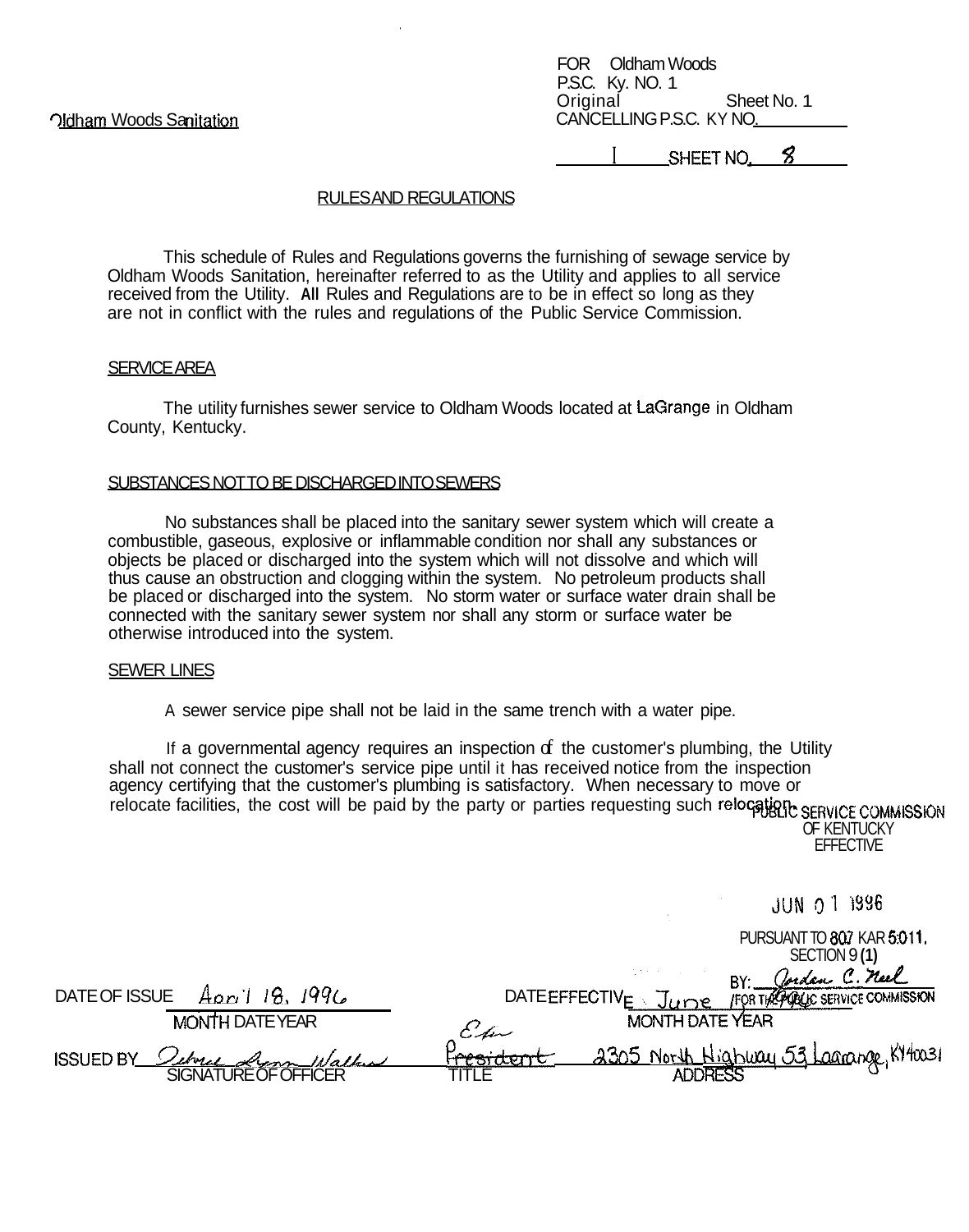**Oldham Woods Sanitation** 

FOR Oldham Woods P.S.C. Ky. NO. **1**  Original Sheet No. 2 CANCELLING P.S.C. KY NO.

SHEETNO, *8* **<sup>1</sup>**

#### **RULES AND REGULATIONS**

#### SEWER FAILURE

The utility is responsible for the maintenance of that portion of the service line installed by the Utility and the customer is responsible for the maintenance of that portion installed by the customer.

#### PROTECTION BY CONSUMER

The Consumer shall protect the equipment of the Utility on his premises and shall not interfere with the Utility's property or permit interference except by duly authorized representatives of the Utility. PUBLIC SERVICE COMMISSION

NOTICE OF TROUBLE

The Consumer shall give immediate notice to the Utility of any irregularities or unsatisfactory service and of any known defects. JUN 0 1 '1336

**PURSUANT** TO **807 KAR 501** 1, SECTION 9 **(1)**  BY. *Corden C. neel* 

**OF** KENTUCKY EFFECTIVE

#### CONNECTION CHARGES

Normal connections to existing sewer lines shall be made without charg<sup>gor</sup>dRepubLic service commission prospective customer who applies for and contracts to use service for one (1) year or more. Any such connection made at the property line of a prospective customer shall be classified as a normal connection.

Any prospective customer, and any subdivider, developer, contractor, or other entity which is not a prospective customer, requiring service for a defined undeveloped area that is determined feasible to serve, will be charged the full cost of installation. In such instances the prospective customer, subdivider, developer, contractor, or other entity which is not a prospective customer will be charged a contribution in aid  $\sigma$  construction.

the contribution charges shall be subject to Public Service Commission approval. If any subdivider, developer, contractor, or any other entity which is not a prospective customer is directly charged a contribution in aid of construction, the contribution charged shall be subject to negotiation between the utility and the subdivider, developer, contractor or other entity which is not a prospective customer, and such charge shall not be subject to Public Service Commission approval. If any prospective customer is directly charged a contribution in aid of construction,

| A <sub>ori</sub><br>181996<br>DATE OF ISSUE<br>MONTH DATE YEAR |                         | 19912<br>DATE EFFECTIVE<br>– June-<br><b>MONTH DATE YEAR</b> |
|----------------------------------------------------------------|-------------------------|--------------------------------------------------------------|
| BUED By Subrac Lynn Walker                                     | سرس<br><b>Fresident</b> | North Highway 53, Lagrange, KY 40031<br>3305                 |
| SIGNATURE OF OFFICER                                           | TITLE                   |                                                              |
|                                                                |                         |                                                              |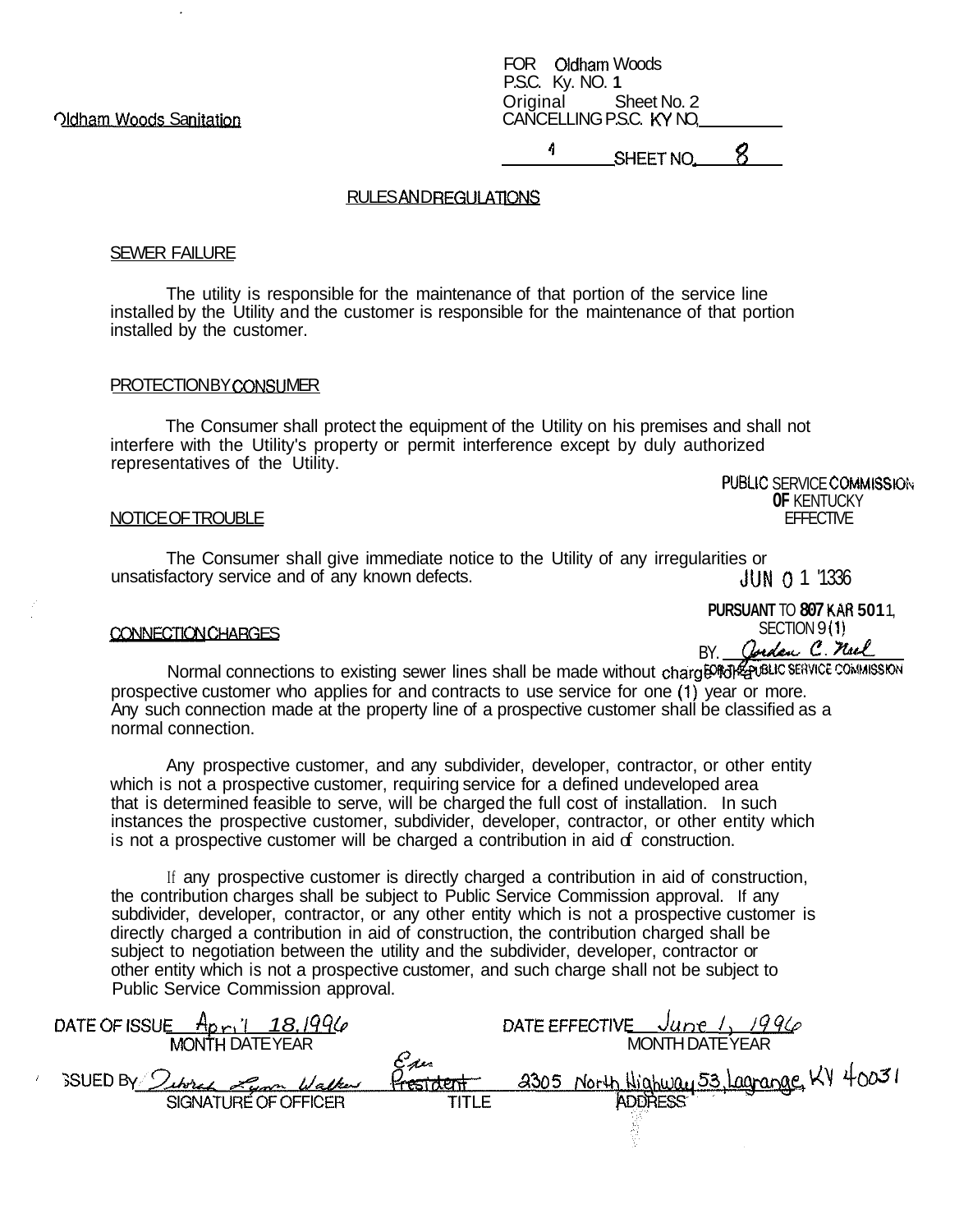| FOR Oldham Woods        |  |
|-------------------------|--|
| P.S.C. Ky. NO. 1        |  |
| Original<br>Sheet No. 3 |  |
| CANCELLING P.S.C. KY NO |  |
| SHEET NO.               |  |

#### RULES AND REGULATIONS

Any customers ultimately connected under this arrangement shall be charged according to the utility's current approved rates filed with the Public Service Commission.

For purposes of this provision this term "prospective customer" shall mean any person, firm or corporation which expresses an intent to become an ultimate user or customer of the utility at the time of the contribution in aid of construction is charged. A subdivider, developer or contractor is not considered a "prospective customer" for purpose of this section.

## PISCONTINUA NCE OF SERVICE **BY** THE UTILITY

The Utility may refuse or terminate service for noncompliance with its tariffed rules or commission regulations after having made a reasonable effort to obtain customer compliance. Said customer will be given at least ten (10) days written notice prior to termination.

If a dangerous condition is found to exist service may be terminated without notice however, the utility will notify the customer in writing and if possible orally of the reasons for termination or refusal. The notice will be recorded along with the corrective action to be taken by the customer or the utility before service is restored or provided.

The utility may terminate service for nonpayment of tariffed charges after a five **(5)**  day written notice of intent to terminate. Service will not be terminated before twenty (20) days after the mailing date of the original bill. If a medical certificate is presented service will not be terminated for thirty (30) days beyond the termination date.

When payments are delinquent the Utility may file a complaint in court. The Utility may request that all court costs be included in any judgement amount awarded to the Utility.

#### DISCONTINUANCEAT CUSTOMERS REQUEST

# PUBLIC SERVICE COMMISSION

**FFFFCTIVE** Customer who have fulfilled their contracts terms and wish to discontinue service mOSTKENTUCKY give at least three (3) days notice. The notice may be given in writing, in person or via telephone. Notice to discontinue prior to expiration of contract term will not relieve the customer from any minimum or guaranteed payment.

JUN 01 **1996**  I PURSUANT TO *807* **KAR 501 1,**  SECTION 9 **(1)**  BY: Oveden C. neel FOR TEACPUBLIC SERVICE COMMISSION DATE OF ISSUE April 18, 1996<br>MONTH DATE YEAR<br>ISSUED BY *<u>Outre Figure Assident a*305 North Highway 53</u>, Lagrange, KY 40031 DATE EFFECTIVE June SIGNATURE OF OFFICER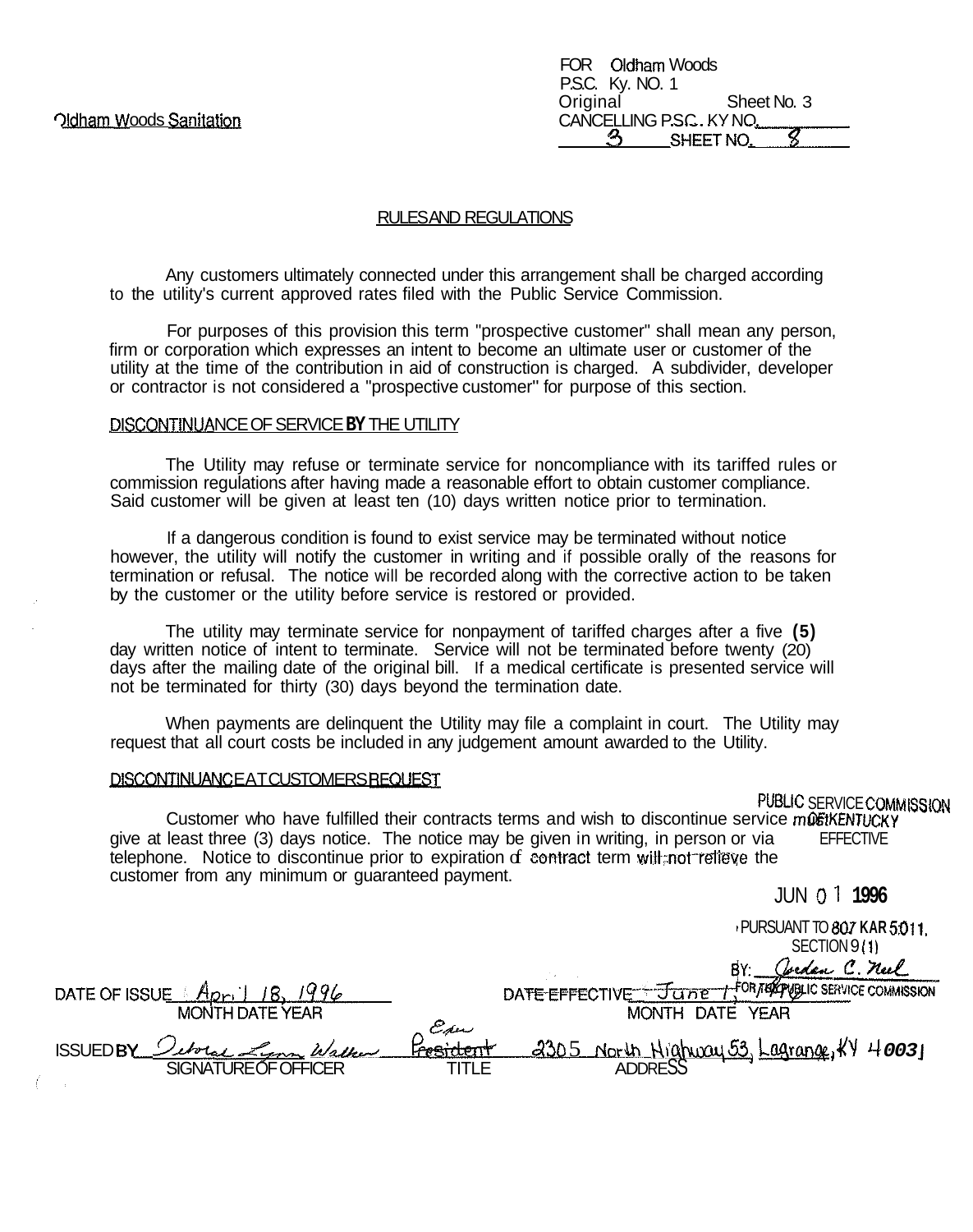## **RULES AND REGULATIONS**

#### BILLINGS. COLLECTION AND PENALTIES

Bills for service will be mailed no later than the 5th of each month and will be due and payable within 20 days. **A** 10% late payment penalty will be assessed after the due date of any account. The penalty will be assessed only once on any unpaid balance.

#### **DEPOSITS**

The Utility may require a deposit not to exceed 2/12 of the estimated annual bill of the applicant for service. Interest will accrue on the deposit at the rate prescribed by law and will be refunded on an annual basis, unless the customer's bill is delinquent on the anniversary date of the deposit.

#### NOTICE OF PAYMENTTO UTILITY

Notice of any probems, or remittance of payment, shall be effective or credited only when sent or remitted to the address by Utility to the Consumer. Initially remittances and notices may be given to Milburn Walker, 2305 North Highway 53, Lagrange, Ky. 40031. Upon twenty (20) days notice from the Utility, notices or remittances may be required to be forwarded to other individuals and failure to follow said notice or remittance instructions shall result in lack of notice or receipt by the Utility. The Consumer shall give immediate notice to the Utility at the address and to the attention of the individuals the Utility so names, of any irregularities or unsatisfactory service and of any known defects.

| DATE OF ISSUE $A_{DF}$ , $1/8$ , $1996$<br><b>MONTH DATE YEAR</b> |                                  | 1996<br>June<br>DATE EFFECTIVE<br><b>MONTH DATEYEAR</b>                                                  |
|-------------------------------------------------------------------|----------------------------------|----------------------------------------------------------------------------------------------------------|
| <b>ISSUEDBY_</b><br>ソハマーイ<br>Lynn<br>SIGNATURE OF OFFICER         | $\epsilon_{\mu}$<br><b>TITLE</b> | <u>North Highway 53 Lagrange</u> , KY 40031<br><u> 2305 </u><br>ADDRESS                                  |
|                                                                   |                                  | PUBLIC SERVICE COMMISSION<br>OF KENTUCKY<br><b>EFFECTIVE</b>                                             |
|                                                                   |                                  | <b>JUN 0 1 1996</b>                                                                                      |
|                                                                   | χŅ                               | PURSUANT TO 807 KAR 5:011.<br>SECTION 9(1)<br>Jordan C. Neel<br>BY:<br>PUBLIC SERVICE COMMISSION<br>FORT |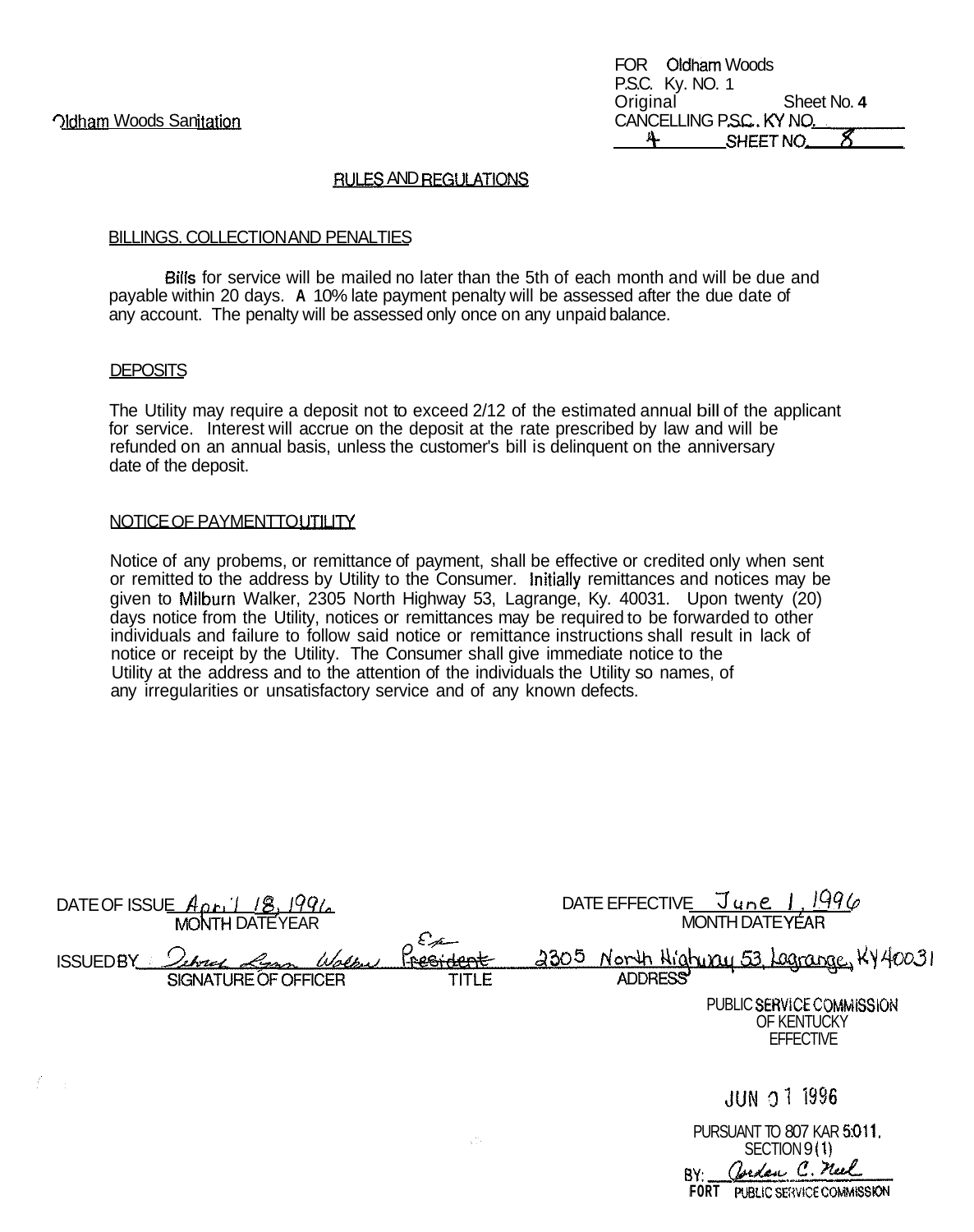## FOR Oldham Woods/Turtle Creek Subdivisions Community, Town or City

P.S.C. KY, NO.  $1$ 

SHEET NO.

CANCELLING P.S.C. KY. NO.

SHEET NO. 1

# **CONTENTS**

# **Schedule of Rates**

Oldham Woods Sanitation, Inc.

(Name of Utility)

All Users \$47.27 per month

<u> 1989 - Johann Harry Harry Harry Harry Harry Harry Harry Harry Harry Harry Harry Harry Harry Harry Harry Harry Harry Harry Harry Harry Harry Harry Harry Harry Harry Harry Harry Harry Harry Harry Harry Harry Harry Harry Ha</u>

| DATE OF ISSUE November 16, 2016                                                                               | <b>KENTUCKY</b>                                                            |
|---------------------------------------------------------------------------------------------------------------|----------------------------------------------------------------------------|
| Month / Date / Year                                                                                           | <b>PUBLIC SERVICE COMMISSION</b>                                           |
| DATE EFFECTIVE November 16, 2016<br>Month / Date / Year<br>ISSUED BY Patience Moder<br>(Signature of Officer) | <b>Talina R. Mathews</b><br><b>EXECUTIVE DIRECTOR</b><br>Jalina R. Mathews |
| TITLE <sub>_President</sub>                                                                                   | <b>EFFECTIVE</b>                                                           |
| BY AUTHORITY OF ORDER OF THE PUBLIC SERVICE COMMISSION                                                        | 11/16/2016                                                                 |
| IN CASE NO. 2016-00131 DATED November 16, 2016                                                                | PURSUANT TO 807 KAR 5:011 SECTION 9 (1)                                    |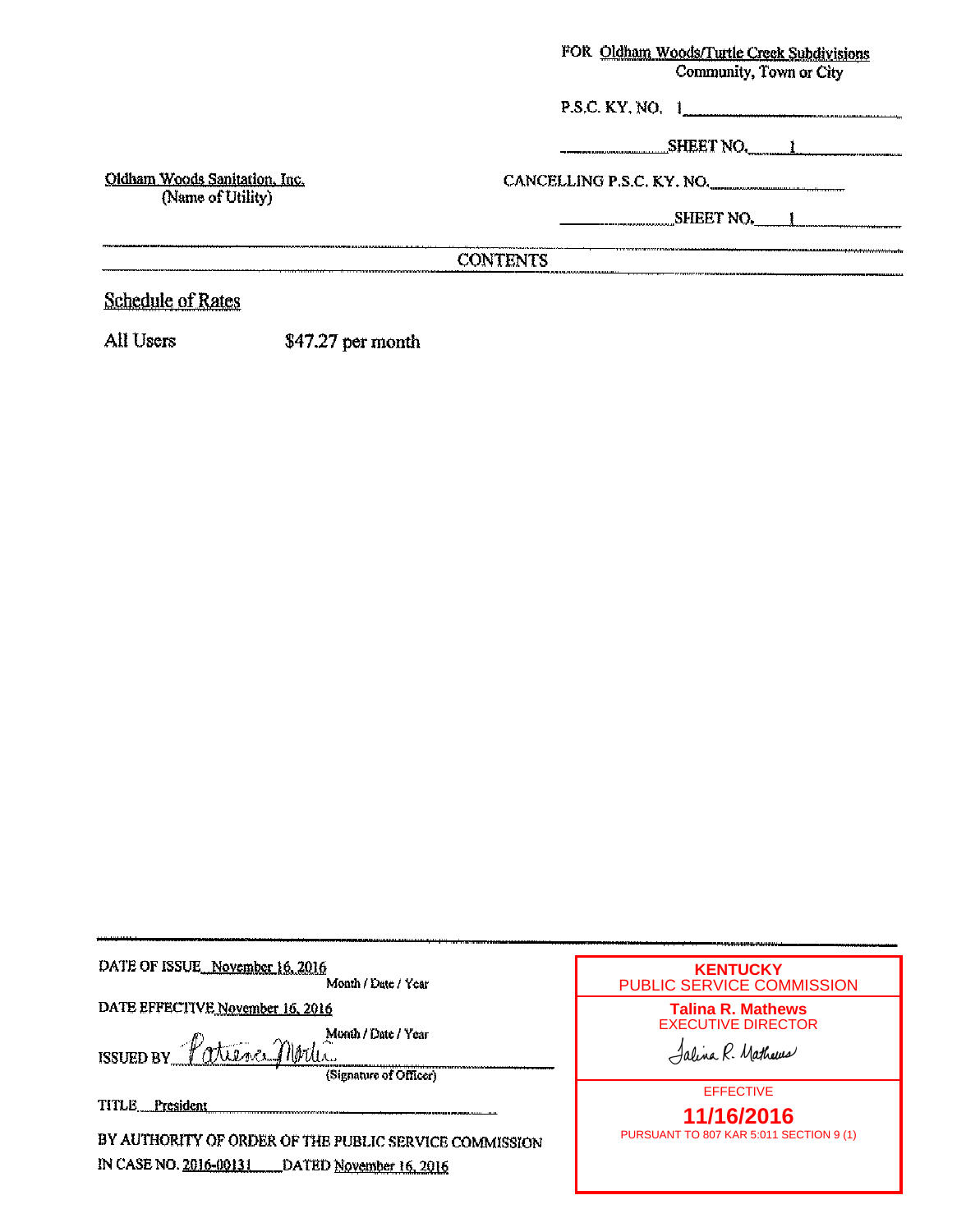**Oldham Woods Sanitation** 

|          | <b>FOR</b> Oldham Woods  |             |
|----------|--------------------------|-------------|
|          | P.S.C. Ky. NO. 2         |             |
| Original |                          | Sheet No. 1 |
|          | CANCELLING P.S.C. KY NO. |             |
|          | LO SHEET NO.             |             |

## CLASSIFICATION **OF** SERVICE

#### DEPOSITS

The Company may require a minimum cash deposit or other guaranty to secure payment of bills.

Service may be refused or discontinued for failure to pay the requested deposit. Interest, as prescribed by KRS 278.460, will be paid annually either by refund or credit to the customer's bill, except that no refund or credit will be made if the customer's bill is delinquent on the anniversary date of the deposit.

The deposit may be waived upon a customer's showing of satisfactory credit or payment history, and required deposits will be returned after one **(1)** year if the customer has established a satisfactory payment record for that period. If a deposit has been waived or returned and the customer fails to maintain a satisfactory payment record, a deposit may then be required. The Company may require a deposit in addition to the initial deposit if the customer's classification of service changes or if there is a substantial change in usage. Upon termination of service, the deposit, any principal amounts, and any interest earned and owing will be credited to the final bill with any remainder refunded to the customer.

In determining whether a deposit will be required or waived, the following criteria will be considered:

- 1. Previous payment history with the Company. If the customer has no previous history with the Company, statements from other utilities, banks, etc. may be presented by the customer as evidence of good credit.
- Whether the customer has an established income or line of credit. 2.
- Length of time the customer has resided or been located in the area. 3.
- Whether the customer owns property in the area. 4.
- Whether the customer has filed bankruptcy proceedings within the last seven years. **5.**
- Whether another customer with a good payment history is willing to sign as a guarantor or an amount equal to the required deposit. 6.

If a deposit is held longer than 18 months, the deposit will be recalculated at the customer's request based on the customer's actual usage. If the deposit on account differs from the recalculated amount by more that \$10.00 for a residential customer or 10 percent for a non-residential customer, the Company may collect any underpayment and shall refund any overpayment by check or credit to the customer's bill. No refund will be made if the customer's bill is delinquent at the time of the recalculation.

DATE **OF** ISSUE *h rl'l 18: 1996*  DATE OF ISSUE Apr<u>il 18, 1996</u><br>ISSUEDBY *Seberal Lion Walle*<br>ITILE <del>President Com</del> Name of Officer

Issued by authority of an Order of the Public Service Commission of Kentucky<br>
N Case No. Dated **Dated** 

PUBLIC SERVICE COMMISSION OF KENTUCKY EFFECTIVE

**JUN 37 1996** 

PURSUANT TO 807 KAR **501 1,**  SECTION **9 (1)**  BY **FO**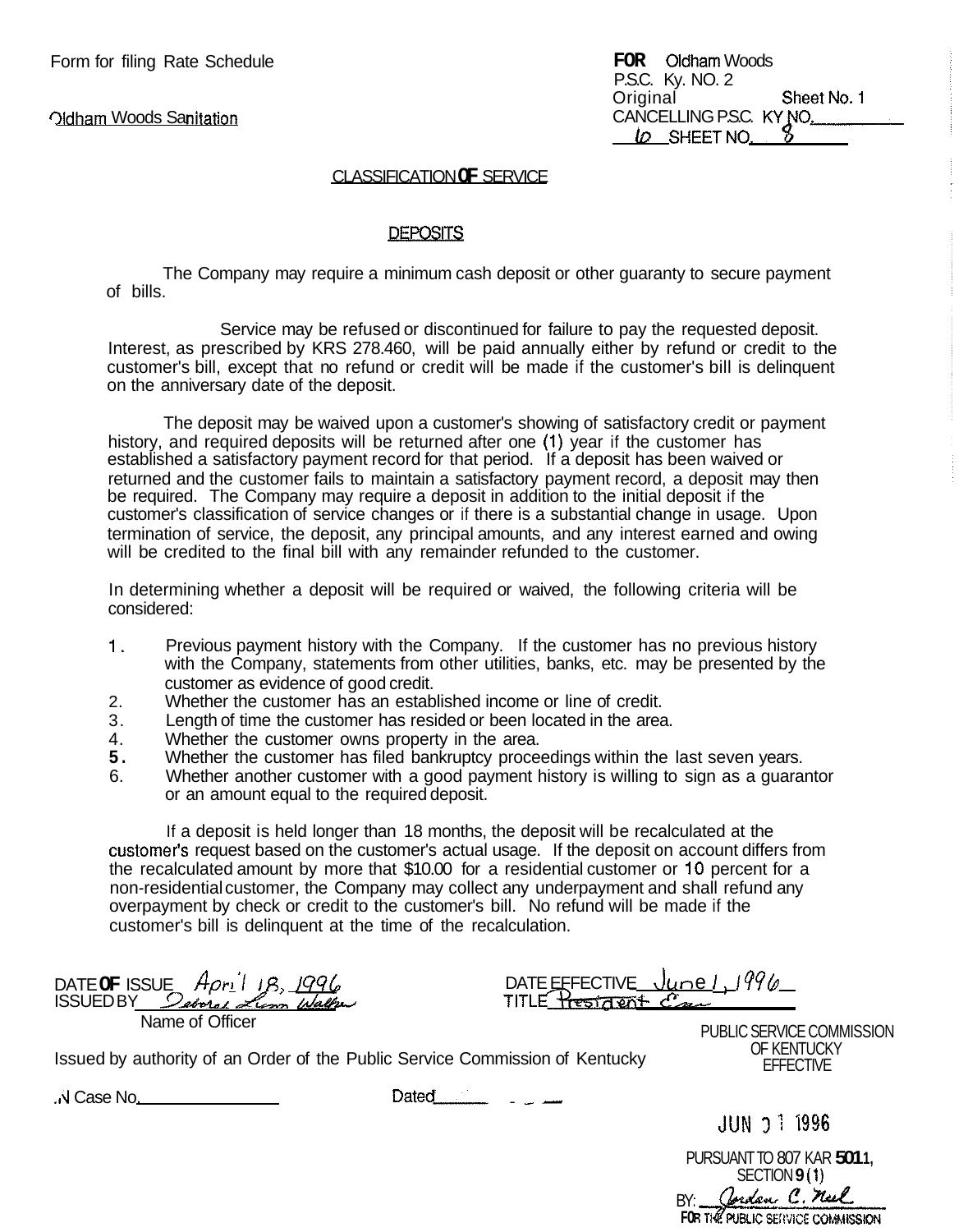## CUSTOMER BILL OF RIGHTS

As a residential customer of a regulated public utility in Kentucky, you are guaranteed the following rights subject to Kentucky Revised Statutes and the provisions of the Kentucky Public Service Commission Administrative Regulations:

- **You** have the right to service, provided you (or a member of your household whose debt  $\bullet$ was accumulated at your address) are not indebted to the utility.
- **You** have the right to inspect and review the utility's rates and tariffed operating  $\ddot{\phantom{0}}$ procedures during the utility's normal office hours.
- **You** have the right to be present at any routine utility inspection of your service conditions.
- **You** must be provided a separate, distinct disconnect notice alerting you to a possible disconnection of your service if payment is not received.
- **You** have the right to dispute the reasons for any announced termination of your service.  $\ddot{\phantom{a}}$
- **You** have the right *to* negotiate a partial payment plan when your service is threatened by disconnection for non-payment.
- **You** have the right to participate in equal, budget payment plans for your natural gas and electric service.
- You have the right to maintain your utility service for up to thirty (30) days upon presentation of a medical certificate issued by a health official.
- You have the right to prompt (within 24 hours) restoration of your service when the cause for discontinuance of the service has been corrected.
- If you have not been disconnected, you have the right to maintain your natural gas and electric service for up to thirty (30) days if you present a Certificate of Need issued by the Kentucky Cabinet for Human Resources between November and the end of March.
	- If you have been disconnected due to nonpayment, you have the right to have your natural gas or electric service reconnected between the months of November through March provided you:
		- 1. Present a Certificate of Need issued by the Kentucky Cabinet for Human Resources, and

 $\bullet$ 

- 2. Pay one third **(1/3)** of your outstanding bill (200 maximum), and
- 3. Accept referral to the Human Resources' Weatherization Program, and
- 4. Agree to a repayment schedule that will cause your bill to become current by October 15.

 $\frac{1}{N}\left( \left\langle \mathbf{r}^{\left(1\right)},\mathbf{r}^{\left(2\right)}\right\rangle \right) =\left\langle \mathbf{r}^{\left(2\right)},\mathbf{r}^{\left(3\right)}\right\rangle \right) =\left\langle \mathbf{r}^{\left(2\right)},\mathbf{r}^{\left(3\right)}\right\rangle \left\langle \mathbf{r}^{\left(3\right)}\right\rangle \right) =\left\langle \mathbf{r}^{\left(3\right)},\mathbf{r}^{\left(4\right)}\right\rangle \left\langle \mathbf{r}^{\left(4\right)},\mathbf{r}^{\left(5\right)}\$ 

PUBLIC **SERViCE** COMMISSION You have the right to contact the Public Service Commission regarding anyoristen you have been made unable to resolve with your utility (Call Toll Free 18 \$99.67 WE-4636).

> **JUN 0 1 1996** PURSUANT TO 807 KAR **591 1,**  SECTION 9(1)<br>BY: Cordan C. Neel FOR THE PUBLIC SERVICE COMMISSION